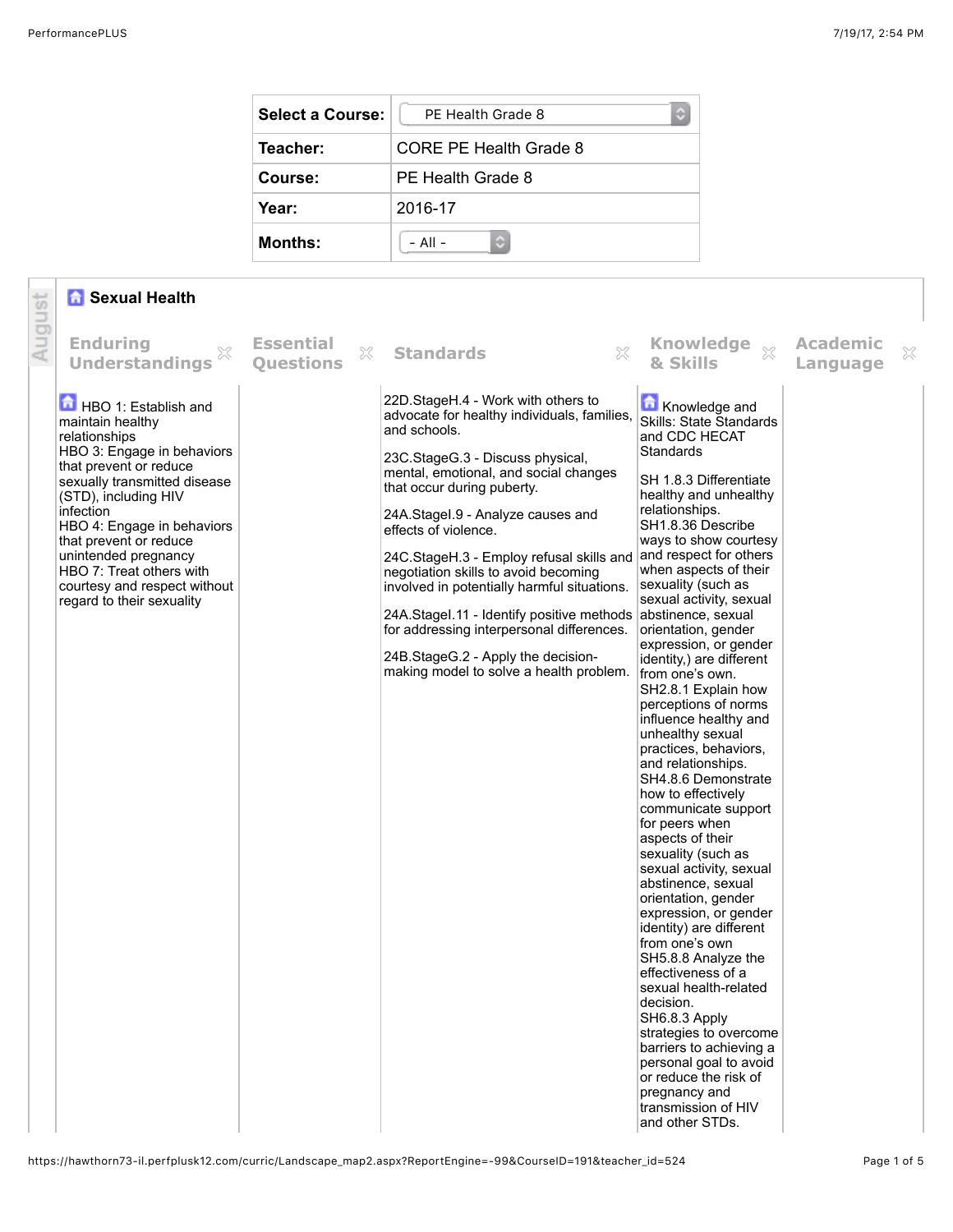| <b>A</b> Alcohol and Other Drugs                                                                                                                                                                                                    |                                           |                                                                                                                                                                                                                                                                                                                                                                                                                                                                                                                                                                                                                                                                                                                                                                                                                                                                                                                                               |                                                                                                                                                                                                                                                                                                                                                                                                                                                                                                                                                                                                                                                                                                                                                                                                                                      |                                  |  |  |  |  |
|-------------------------------------------------------------------------------------------------------------------------------------------------------------------------------------------------------------------------------------|-------------------------------------------|-----------------------------------------------------------------------------------------------------------------------------------------------------------------------------------------------------------------------------------------------------------------------------------------------------------------------------------------------------------------------------------------------------------------------------------------------------------------------------------------------------------------------------------------------------------------------------------------------------------------------------------------------------------------------------------------------------------------------------------------------------------------------------------------------------------------------------------------------------------------------------------------------------------------------------------------------|--------------------------------------------------------------------------------------------------------------------------------------------------------------------------------------------------------------------------------------------------------------------------------------------------------------------------------------------------------------------------------------------------------------------------------------------------------------------------------------------------------------------------------------------------------------------------------------------------------------------------------------------------------------------------------------------------------------------------------------------------------------------------------------------------------------------------------------|----------------------------------|--|--|--|--|
| <b>Enduring</b><br><b>Understandings</b>                                                                                                                                                                                            | <b>Essential</b><br>X<br><b>Ouestions</b> | $\chi$<br><b>Standards</b>                                                                                                                                                                                                                                                                                                                                                                                                                                                                                                                                                                                                                                                                                                                                                                                                                                                                                                                    | <b>Knowledge</b><br>$\chi$<br>& Skills                                                                                                                                                                                                                                                                                                                                                                                                                                                                                                                                                                                                                                                                                                                                                                                               | <b>Academic</b><br>X<br>Language |  |  |  |  |
| HBO 1. Avoid misuse<br>and abuse of over-the-<br>counter and prescription<br>drugs.<br>HBO 3. Avoid the use of<br>alcohol<br>HBO 4. Avoid the use of<br>illegal drugs<br>HBO 8. Support others to be<br>alcohol-and other drug-free |                                           | 23A.Stagel.5 - Recognize personal<br>health behaviors and choices that help or<br>hinder the functioning of the body's<br>systems.<br>23B. StageH. 1 - Analyze the effects of<br>drug use, misuse, and abuse on health<br>status.<br>22A.StageH.3 - Explain routine safety<br>precautions (e.g., in motor vehicles, on a<br>bicycle, in and near water, as a<br>pedestrian).<br>22A.StageH.7 - Demonstrate<br>behaviors/choices that reduce health<br>risks.<br>22D.StageG.2 - Identify people within the $ 2, 3, 4, 5, 8, 6\rangle$<br>school and community who can aid with<br>health-related issues and explain the<br>process / procedures for seeing them.<br>22D.StageG.3 - Demonstrate the ability<br>to influence and support others in<br>making positive health choices (e.g.,<br>anti-bullying).<br>24C.StageG.3 - Apply refusal skills to<br>potentially avoid harmful situations (e.g.,<br>substance use, gangs, peer pressure). | $\boxed{\bullet}$ 1. AOD1.8.5<br>Summarize the<br>negative<br>consequences of<br>using alcohol and<br>other drugs (HBO 2, 3,<br>84)<br>2. AOD1.8.10<br>Describe the<br>relationship between<br>using alcohol and<br>other drugs and other<br>health risks, such as<br>unintentional injuries,<br>violence, suicide,<br>sexual risk behaviors,<br>an tobacco use (HBO<br>3. AOD3.8.4 Describe<br>situations that call for<br>professional alcohol-<br>and other drug-use<br>treatment services<br>4. AOD4.8.2<br>Demonstrate the use<br>of effective verbal and<br>nonverbal<br>communication to<br>avoid alcohol and<br>other drug use<br>5. AOD7.8.2 Analyze<br>personal practices and<br>behaviors that reduce<br>or prevent alcohol and<br>other drug use<br>6. AOD8.8.2 Persuade<br>others to be alcohol-<br>and other drug-free |                                  |  |  |  |  |
| <b>n</b> Integrity                                                                                                                                                                                                                  |                                           |                                                                                                                                                                                                                                                                                                                                                                                                                                                                                                                                                                                                                                                                                                                                                                                                                                                                                                                                               |                                                                                                                                                                                                                                                                                                                                                                                                                                                                                                                                                                                                                                                                                                                                                                                                                                      |                                  |  |  |  |  |
| <b>Enduring</b><br><b>Understandings</b>                                                                                                                                                                                            | <b>Essential</b><br>X<br><b>Questions</b> | <b>Standards</b>                                                                                                                                                                                                                                                                                                                                                                                                                                                                                                                                                                                                                                                                                                                                                                                                                                                                                                                              | <b>Knowledge</b><br>$\chi$<br>& Skills                                                                                                                                                                                                                                                                                                                                                                                                                                                                                                                                                                                                                                                                                                                                                                                               | <b>Academic</b><br>X<br>Language |  |  |  |  |

1. The importance of making good choices when no one is watching. 2. That telling the truth is a critical in building and maintaining meaningful relationships 3. Fairness is a value that is respected in a variety of environments.(Sports, school, workplace, public,etc…

## **M** Why is having integrity important while participating in games and life? How do my choices impact others? What do my actions say about who I am?

physical activity. 19C.StageI.4 - Apply rules during activities, games, or sports.

21A.StageI.7 - Apply leadership skills as a group leader when participating in

**Co** Students will not cheat in order to win a contest Students will play by the rules Students will demonstrate honest

and moral principals

Tier 2: Honesty, values, fairness,

sincerity, truthfulness Tier3: Ethical, morals,

honor

## *<b>R* Problem Solving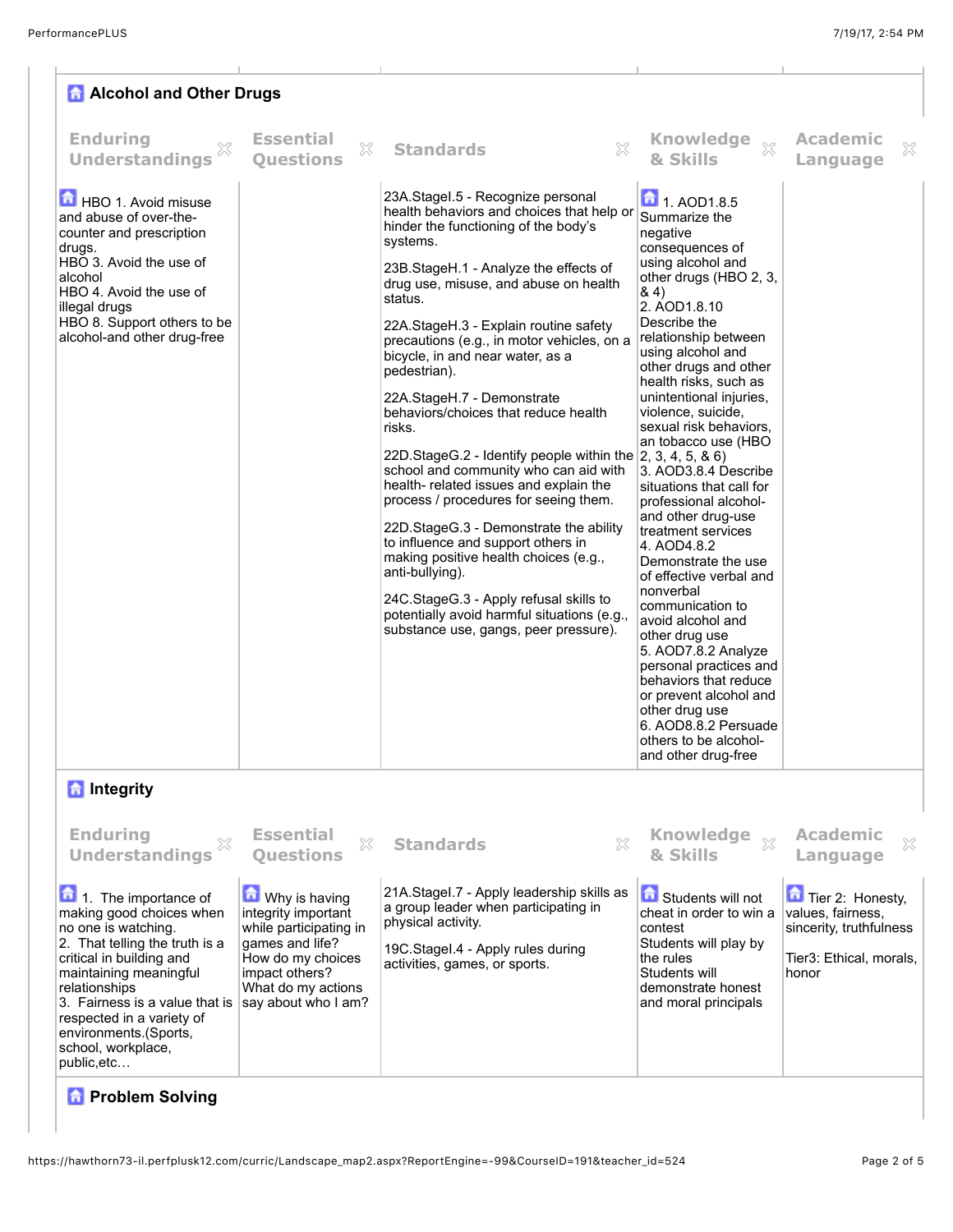| <b>Enduring</b><br><b>Understandings</b>                                                                                                                                                                                                             | <b>Essential</b><br>X<br><b>Ouestions</b>                                                                                                                                                      | $\chi$<br><b>Standards</b>                                                                                                                                                                                                  | <b>Knowledge</b><br>$\bar{\chi}$<br>& Skills                                                                                                                                                                                                                                                                                                                                                                                                                                                                                                               | <b>Academic</b><br>X<br>Language                                                                        |
|------------------------------------------------------------------------------------------------------------------------------------------------------------------------------------------------------------------------------------------------------|------------------------------------------------------------------------------------------------------------------------------------------------------------------------------------------------|-----------------------------------------------------------------------------------------------------------------------------------------------------------------------------------------------------------------------------|------------------------------------------------------------------------------------------------------------------------------------------------------------------------------------------------------------------------------------------------------------------------------------------------------------------------------------------------------------------------------------------------------------------------------------------------------------------------------------------------------------------------------------------------------------|---------------------------------------------------------------------------------------------------------|
| $\boxed{\bullet}$ 1. Be able to identify<br>possible problems and<br>solutions.<br>2. Collaborate respectfully<br>with peers to solve a<br>problem.<br>3. Be able to implement a<br>plan and strategies to get<br>where they want to be.             | In what ways does<br>communication play<br>an important role in<br>problem solving?<br>What strategies do I<br>find most successful<br>in solving problems?                                    | 21B.StageG.2 - Practice making<br>decisions when participating in<br>structured group physical activity.<br>21B.Stagel.5 - Plan a strategy to reach<br>an agreed upon goal during structured<br>group physical activity.    | Knowledge and<br>Skills:<br>The Students will be<br>able to:<br>-communicate<br>effectively to solve<br>problems<br>-utilize various<br>strategies for problem<br>solving<br>-work cooperatively<br>towards solving<br>problems<br>-accept<br>leadership/followership<br>roles accordingly and<br>where appropriate to<br>follow directions and<br>decisions for the<br>purpose of solving<br>problems.                                                                                                                                                    | Tier 1: Investigate,<br>Effective,<br>Communication, Trail<br>Tier 2: Rationale,<br>Perception, analyze |
| <b>B</b> Sportsmanship                                                                                                                                                                                                                               |                                                                                                                                                                                                |                                                                                                                                                                                                                             |                                                                                                                                                                                                                                                                                                                                                                                                                                                                                                                                                            |                                                                                                         |
| <b>Enduring</b><br>X<br><b>Understandings</b>                                                                                                                                                                                                        | <b>Essential</b><br>×<br><b>Ouestions</b>                                                                                                                                                      | X<br><b>Standards</b>                                                                                                                                                                                                       | <b>Knowledge</b><br>$\chi$<br>& Skills                                                                                                                                                                                                                                                                                                                                                                                                                                                                                                                     | <b>Academic</b><br>×<br>Language                                                                        |
| 1. Positive behavior can<br>influence self and others for<br>life.<br>2. Your behavior will influence nobody is looking?<br>how others view and interact 2. Are your actions<br>with you<br>3. Reflect on you and your<br>school, business, and team | $\blacksquare$ 1. Why is it<br>important to do the<br>right thing when<br>consistent with good<br>values?<br>3. Do you<br>demonstrate fairness.<br>equality and dignity in<br>your performance | 21B.StageH.5 - Create a plan for<br>improvement of roles played in a<br>cooperative group physical activity.<br>24A.StageH.1 - Explain how positive<br>communication can help build and<br>maintain a healthy relationship. | The students will<br>know what it is to be a<br>good loser and a<br>graceful winner.<br>*The students will<br>understand the "big<br>picture" by recognizing<br>that the reasons for<br>developing<br>sportsmanship extend<br>beyond the individual,<br>a community or a<br>program.<br>*Students will<br>understand that there<br>is a parallel between<br>life and sports and this<br>is the connection<br>between a man's<br>character and his<br>good sportsmanship.<br>*The students will<br>cooperate with their<br>team and other teams<br>as well. | $\Box$ Tier 2:<br>Equitable, Unify,<br>Team<br>Tier 3:<br>Mature, Coincide,<br>intrinsic                |
| <b>Respect To Self &amp; Others</b>                                                                                                                                                                                                                  |                                                                                                                                                                                                |                                                                                                                                                                                                                             |                                                                                                                                                                                                                                                                                                                                                                                                                                                                                                                                                            |                                                                                                         |
| <b>Enduring</b><br><b>Understandings</b>                                                                                                                                                                                                             | <b>Essential</b><br>X<br><b>Ouestions</b>                                                                                                                                                      | <b>Standards</b><br>X                                                                                                                                                                                                       | <b>Knowledge</b><br>$\chi$<br>& Skills                                                                                                                                                                                                                                                                                                                                                                                                                                                                                                                     | <b>Academic</b><br>×<br>Language                                                                        |
| Students will understand<br>that:                                                                                                                                                                                                                    | 后<br>1. How do you                                                                                                                                                                             | 21A.StageG.3 - Demonstrate individual<br>responsibility during group physical<br>activity.                                                                                                                                  | 1. Being an<br>Honest with self and<br>others.                                                                                                                                                                                                                                                                                                                                                                                                                                                                                                             | 命<br>1. Maturity                                                                                        |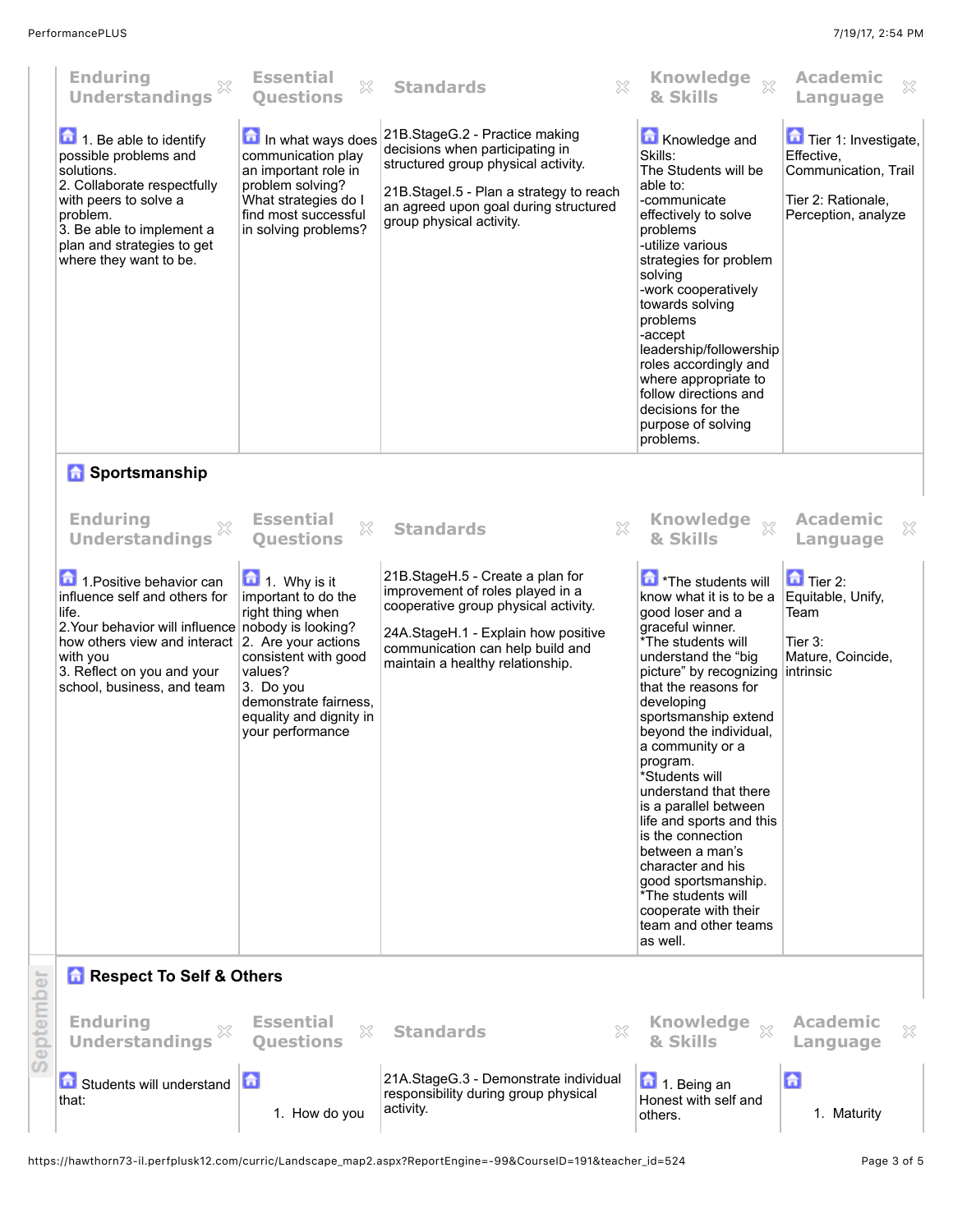| 1. being respectful<br>toward others will<br>build community<br>throughout the class.<br>2. their actions can<br>impact others<br>positively or<br>negatively.                                                                                                                                                                                                                                                                                                                                                                                                          | think others<br>would<br>describe you?                                                                                                                                                                                                                                                                                                                                                                                                |                                                                                                                                                                                                                                                                                                                                                                                                                                                                                                                                        |   | 2. Learning to Listen<br>3. Understanding the<br>Value of Good<br>Manners/Proper<br>Conduct.<br>4. Learning to Accept<br>Personal<br>Responsibility for Your<br>Own Conduct.<br>5. Learning When and<br>How to Apologize<br>6. Learning to<br>Understand Which of<br>Your Friends are<br>Good Influences and<br>Which Ones are Bad<br>Influences.                                                                                                               | 2. Honesty<br>3. Listening<br>4. Responsibility                                                                                                                                                                                                                                                                                                                                                                                                                           |
|-------------------------------------------------------------------------------------------------------------------------------------------------------------------------------------------------------------------------------------------------------------------------------------------------------------------------------------------------------------------------------------------------------------------------------------------------------------------------------------------------------------------------------------------------------------------------|---------------------------------------------------------------------------------------------------------------------------------------------------------------------------------------------------------------------------------------------------------------------------------------------------------------------------------------------------------------------------------------------------------------------------------------|----------------------------------------------------------------------------------------------------------------------------------------------------------------------------------------------------------------------------------------------------------------------------------------------------------------------------------------------------------------------------------------------------------------------------------------------------------------------------------------------------------------------------------------|---|-----------------------------------------------------------------------------------------------------------------------------------------------------------------------------------------------------------------------------------------------------------------------------------------------------------------------------------------------------------------------------------------------------------------------------------------------------------------|---------------------------------------------------------------------------------------------------------------------------------------------------------------------------------------------------------------------------------------------------------------------------------------------------------------------------------------------------------------------------------------------------------------------------------------------------------------------------|
| <b>Enduring</b><br><b>Understandings</b>                                                                                                                                                                                                                                                                                                                                                                                                                                                                                                                                | <b>Essential</b><br>X<br>Questions                                                                                                                                                                                                                                                                                                                                                                                                    | <b>Standards</b>                                                                                                                                                                                                                                                                                                                                                                                                                                                                                                                       | X | Knowledge $\underset{\mathbb{X}}{\rightrightarrows}$<br>& Skills                                                                                                                                                                                                                                                                                                                                                                                                | <b>Academic</b><br>X<br>Language                                                                                                                                                                                                                                                                                                                                                                                                                                          |
| <b>Enduring</b><br><b>Understandings</b>                                                                                                                                                                                                                                                                                                                                                                                                                                                                                                                                | <b>Essential</b><br>X<br><b>Ouestions</b>                                                                                                                                                                                                                                                                                                                                                                                             | <b>Standards</b>                                                                                                                                                                                                                                                                                                                                                                                                                                                                                                                       | × | Knowledge xx<br>& Skills                                                                                                                                                                                                                                                                                                                                                                                                                                        | <b>Academic</b><br>×<br>Language                                                                                                                                                                                                                                                                                                                                                                                                                                          |
| <b>Enduring</b><br><b>Understandings</b>                                                                                                                                                                                                                                                                                                                                                                                                                                                                                                                                | <b>Essential</b><br>X<br><b>Ouestions</b>                                                                                                                                                                                                                                                                                                                                                                                             | <b>Standards</b>                                                                                                                                                                                                                                                                                                                                                                                                                                                                                                                       | X | <b>Knowledge</b><br>$\tilde{\chi}^2$<br>& Skills                                                                                                                                                                                                                                                                                                                                                                                                                | <b>Academic</b><br>X<br>Language                                                                                                                                                                                                                                                                                                                                                                                                                                          |
| <b>A</b> Life Fitness                                                                                                                                                                                                                                                                                                                                                                                                                                                                                                                                                   |                                                                                                                                                                                                                                                                                                                                                                                                                                       |                                                                                                                                                                                                                                                                                                                                                                                                                                                                                                                                        |   |                                                                                                                                                                                                                                                                                                                                                                                                                                                                 |                                                                                                                                                                                                                                                                                                                                                                                                                                                                           |
| <b>Enduring</b><br><b>Understandings</b>                                                                                                                                                                                                                                                                                                                                                                                                                                                                                                                                | <b>Essential</b><br>X<br>Questions                                                                                                                                                                                                                                                                                                                                                                                                    | <b>Standards</b>                                                                                                                                                                                                                                                                                                                                                                                                                                                                                                                       | X | <b>Knowledge</b><br>$\bar{\chi}$<br>& Skills                                                                                                                                                                                                                                                                                                                                                                                                                    | <b>Academic</b><br>Language                                                                                                                                                                                                                                                                                                                                                                                                                                               |
| $\boxed{\bullet}$ 1. It is more difficult to<br>perform multiple complex<br>and tactical skills in a<br>complex environment.<br>2. Transfer knowledge to<br>make tactical decisions.<br>3. Planning, refocusing,<br>reflecting, and recording help fitness improve my<br>to accomplish identified<br>goals.<br>4. Fitness is life-long.<br>5. Qualities of sportsmanship<br>and fair play are a part of<br>everyday life.<br>6.Strong communication<br>skills increase our<br>understanding of others.<br>7. Physical activity has more<br>than just physical benefits. | 亩<br>How does body<br>position affect<br>efficiency of skill or<br>movement?<br>How does<br>involvement in<br>personal<br>quality of life?<br>What research needs<br>to be done in<br>order to identify<br>appropriate and safe<br>practice and training<br>principles?<br>How is my personal<br>activity plan<br>improving my<br>personal health?<br>How do you improve<br>my personal<br>activity plan to reach<br>a higher fitness | 20.A.3a - Identify the principles of<br>training: frequency, intensity, time and<br>type (FITT).<br>20.A.3b - Identify and participate in<br>activities associated with the components<br>of health- related and skill- related<br>fitness.<br>20.B.3a - Monitor intensity of exercise<br>through a variety of methods (e.g.,<br>perceived exertion, pulse, heart rate<br>monitors), with and without the use of<br>technology.<br>20.C.3a - Set realistic short-term and<br>longterm goals for a health-related<br>fitness component. |   | Demonstrate<br>basic and specialized<br>skills, as well as apply<br>those<br>skills tactically. (In<br>complex environments<br>and in combination<br>with other skills.)<br>Apply cognitive<br>understanding to<br>improve motor skill<br>development and<br>performance.<br>Develop and<br>implement an<br>individual physical<br>activity plan.<br>Acquire and apply<br>knowledge of the<br>fitness components<br>for<br>overall fitness.<br>Demonstrate safe | Vocabulary Tier 2:<br>Muscular Endurance,<br>Muscular Strength,<br>Flexibility,<br>Cardiovascular<br>Endurance, Body<br>Composition,<br>heart-rate.<br>cardiovascular,<br>muscular strength,<br>muscular endurance,<br>flexibility, endurance,<br>power<br>Tier 3 Vocabulary:<br>Frequency, Intensity,<br>Time, Type, Aerobic &<br>Anaerobic Fitness,<br>rest heart rate, target<br>heart rate zone,<br>recovery heart rate,<br>agility, aerobic, BMI<br>Body Mass Index, |